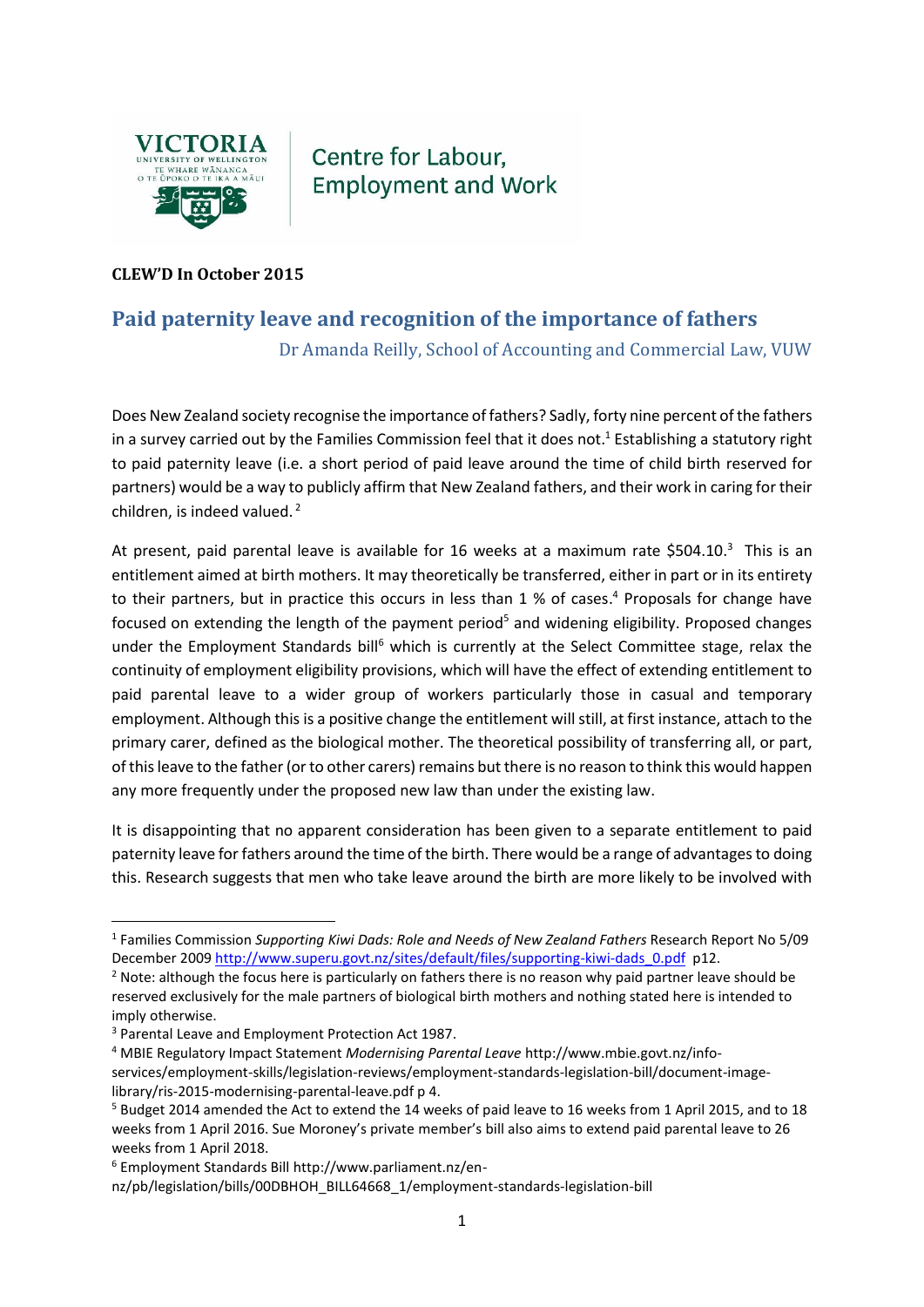their young children which contributes positively to child development.<sup>7</sup> It also helps to develop "parenting skills and a co-parenting dynamic which provides the foundation for a gender equitable division of labour"<sup>8</sup> If men take on more unpaid care work in the home, women are more able to participate in paid work.

While no ILO standard deals specifically with paternity leave, the ILO has called for governments to develop policies to allow a more equal sharing of family responsibilities. They have stated that such policies should include paternity leave with incentives to encourage men to take up such leave. <sup>9</sup> At the current time eligible employed New Zealand fathers may be entitled to up to two weeks unpaid leave (one week for a minimum of six months continuous service and two weeks for a minimum of 12 months continuous service).<sup>10</sup> However, uptake of this leave is very low (around 4%) and it is likely the fact the leave is unpaid is a contributory factor. Fathers' use of leave entitlements has been shown to be highest when compensation is at least 50 percent of earnings.<sup>11</sup>

In making partner's leave unpaid, New Zealand is out of step with other countries. Paternity leave is paid in most countries that provide an entitlement to partner time off (70 countries out of 78 or 90% in total) and usually at 100% of previous earnings. There are only eight countries where national legislation provides an entitlement to take time off without providing for benefits to cover work absences. (i.e. Azerbaijan, the Bahamas, Ethiopia, Kazakhastan, Republic of Korea, New Zealand, Norway and the Syrian Arab Republic) <sup>12</sup>

Of course, provision by the state is not the only way to create an independent entitlement to paid paternity leave for partners. Individual employers could choose to do this. Unions could also negotiate suitable terms into collective contracts. However, data collected by the Centre for Labour Employment and Work and presented in the Table below, shows that only 3% of collective agreements in New Zealand contain a period of separate paid leave for a spouse/partner on the birth of their child.

Men have a right to share in the caregiving associated with family life. If legislators are not willing to create a separate entitlement to paid paternity leave for New Zealand fathers, perhaps unions and employers should look to fill the gap.

 $\overline{a}$ 

<sup>7</sup> International Labour Organisation *Maternity and Paternity at Work: Law and Practice across the World* 2014 [http://www.ilo.org/global/topics/equality-and-discrimination/maternity-protection/publications/maternity](http://www.ilo.org/global/topics/equality-and-discrimination/maternity-protection/publications/maternity-paternity-at-work-2014/lang--en/index.htm)[paternity-at-work-2014/lang--en/index.htm](http://www.ilo.org/global/topics/equality-and-discrimination/maternity-protection/publications/maternity-paternity-at-work-2014/lang--en/index.htm) p 52

<sup>8</sup> Rehel 2014 cited in ILO Report above p 52.

<sup>9</sup> International Labour Organisation Maternity and Paternity at Work: Law and Practice across the World 2014 [http://www.ilo.org/global/topics/equality-and-discrimination/maternity-protection/publications/maternity](http://www.ilo.org/global/topics/equality-and-discrimination/maternity-protection/publications/maternity-paternity-at-work-2014/lang--en/index.htm)[paternity-at-work-2014/lang--en/index.htm](http://www.ilo.org/global/topics/equality-and-discrimination/maternity-protection/publications/maternity-paternity-at-work-2014/lang--en/index.htm) p 52

<sup>&</sup>lt;sup>10</sup> s17 Parental Leave and Employment Act 198

<sup>11</sup> 'O Brien 2009 cited in International Labour Organisation *Maternity and Paternity at Work: Law and Practice across the World* 2014 [http://www.ilo.org/global/topics/equality-and-discrimination/maternity](http://www.ilo.org/global/topics/equality-and-discrimination/maternity-protection/publications/maternity-paternity-at-work-2014/lang--en/index.htm)[protection/publications/maternity-paternity-at-work-2014/lang--en/index.htm](http://www.ilo.org/global/topics/equality-and-discrimination/maternity-protection/publications/maternity-paternity-at-work-2014/lang--en/index.htm) p 61

<sup>&</sup>lt;sup>12</sup> International Labour Organisation Maternity and Paternity at Work: Law and Practice across the World 2014 [http://www.ilo.org/global/topics/equality-and-discrimination/maternity-protection/publications/maternity](http://www.ilo.org/global/topics/equality-and-discrimination/maternity-protection/publications/maternity-paternity-at-work-2014/lang--en/index.htm)[paternity-at-work-2014/lang--en/index.htm](http://www.ilo.org/global/topics/equality-and-discrimination/maternity-protection/publications/maternity-paternity-at-work-2014/lang--en/index.htm) p 57